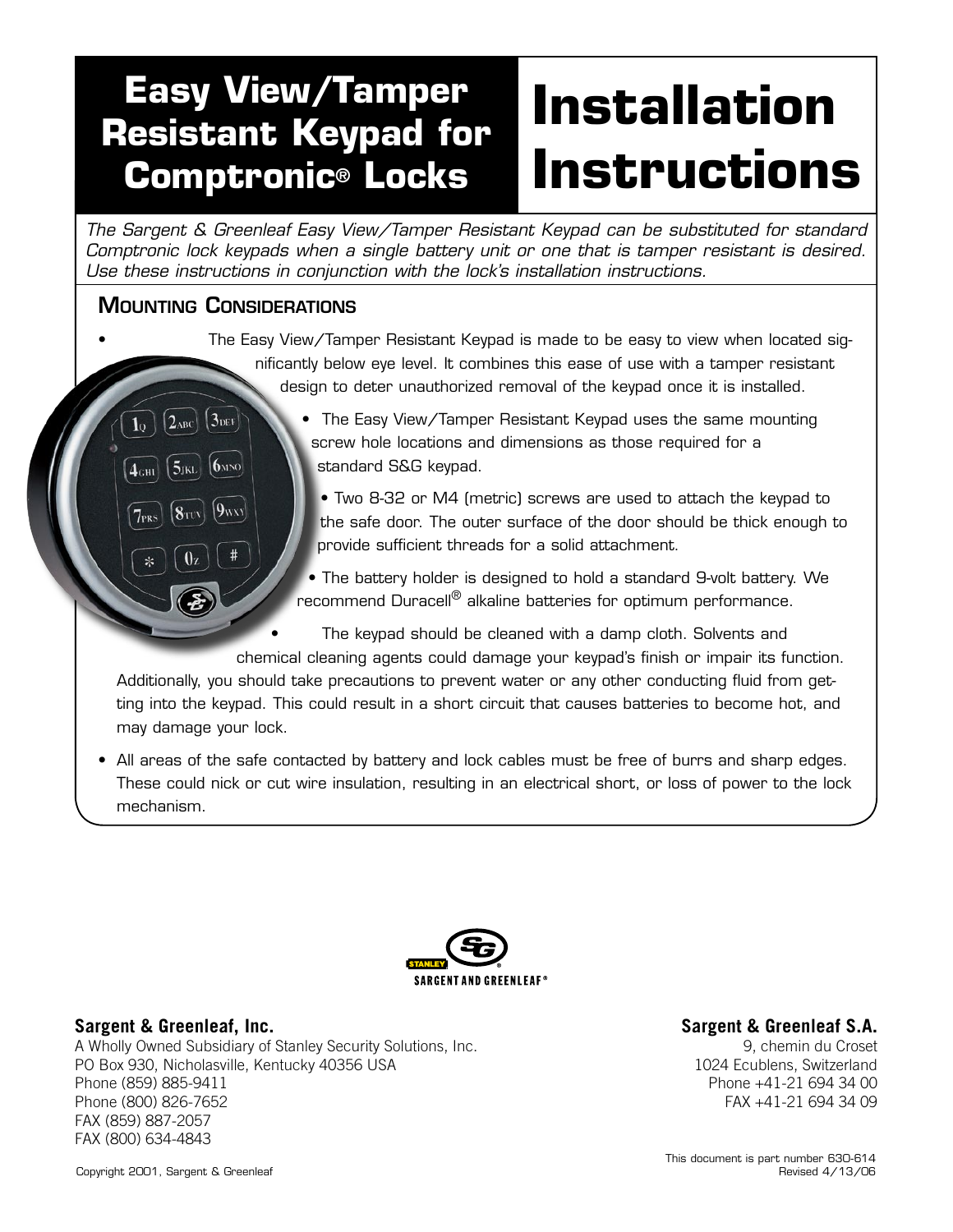# Installation Notes . . .

Although the The Easy View/Tamper Resistant Keypad is easy to install, we recommend the following procedures be performed by an experienced locksmith or safe technician. Your safe may incorporate relocking devices. Misalignment or detachment of these devices can result in a lockout—a condition where the safe cannot be opened without damage.

# Additional Items You Will Need . . .

The keypad requires one 9-volt alkaline battery (not included). We recommend you use a fresh Duracell® battery. Do not use an old or partially drained battery with your lock.

Many installations can be performed with nothing more than a medium phillips ( $\otimes$ ) screwdriver and a medium flat bladed  $(\text{ }(\mathbb{T})$  screwdriver. If the lock must be installed or accessed, keep in mind that the manufacturer of your safe may use external relock devices. These require specialized tools and knowledge to attach correctly. Remember to refer to your lock's installation instructions when necessary.

# Installation . . .

Step 1

If the lock is also to be installed at this time, carefully read the installation instructions that came with it. This also applies if an existing lock's original installation is to be altered.

The keypad comes with two sets of flat head mounting screws. The silver colored pair is 8-32, and the reddish or rust colored pair is M4 (metric). Determine which ones fit the keypad mounting screw holes in your safe's door, then discard the other pair.



# Step 2

There is a battery holder that slides in and out of the keypad's base. Pull on the yellow tab to remove it from the base.

Once the holder is out, peel off the tab and discard it. Put the battery holder aside for now.

*Note: Leave the tab on the battery holder if the safe or door is to be shipped without a battery installed.*

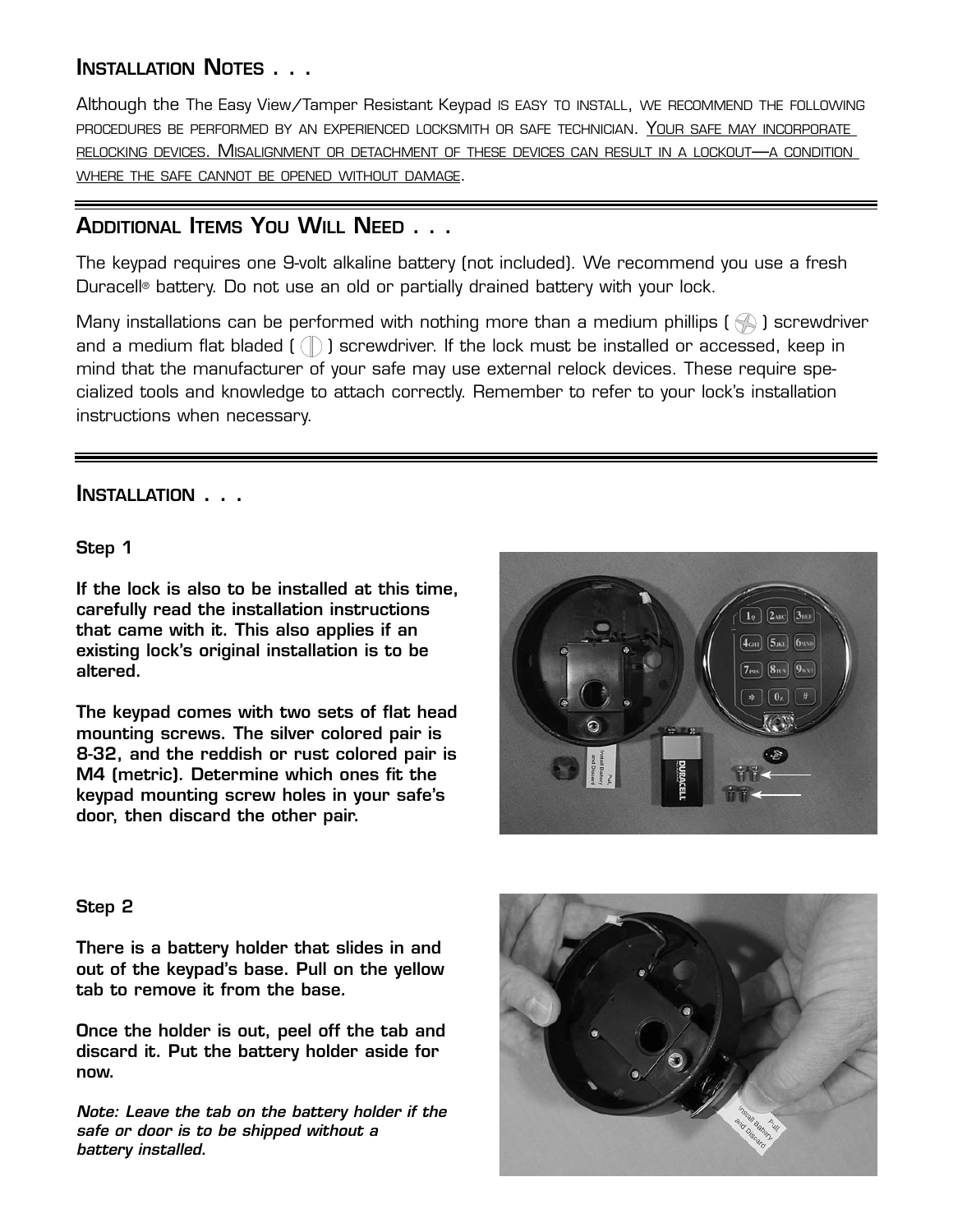The lock body should already be installed, with its cable running through the safe door. Place the cable into the recessed channel in the back of the keypad base, tucking it under the guide tabs as shown.

It is important to make sure the cable is kept in the recessed channel so that it will not be crushed or crimped when the base is fastened to the front of the safe.



#### Step 4

As you move the base toward the safe door, gently pull on the cable to take up any slack. Be very careful to pull all excess cable through to the front of the keypad base, and make sure it remains in the recessed channel in the back of the base.

When you finish this step, the base should be flat against the safe door, all excess cable should be pulled to the front, and the cable under the base should be in the recessed channel.



# Step 5

With the keypad in position on the safe door, install the two mounting screws. The holes in the keypad base will line up with the existing mounting holes in the safe door.

The bottom screw is installed through the battery holder cavity. You may find it helpful to hold the screw with tweezers or needle nose pliers while you get it started in the hole.

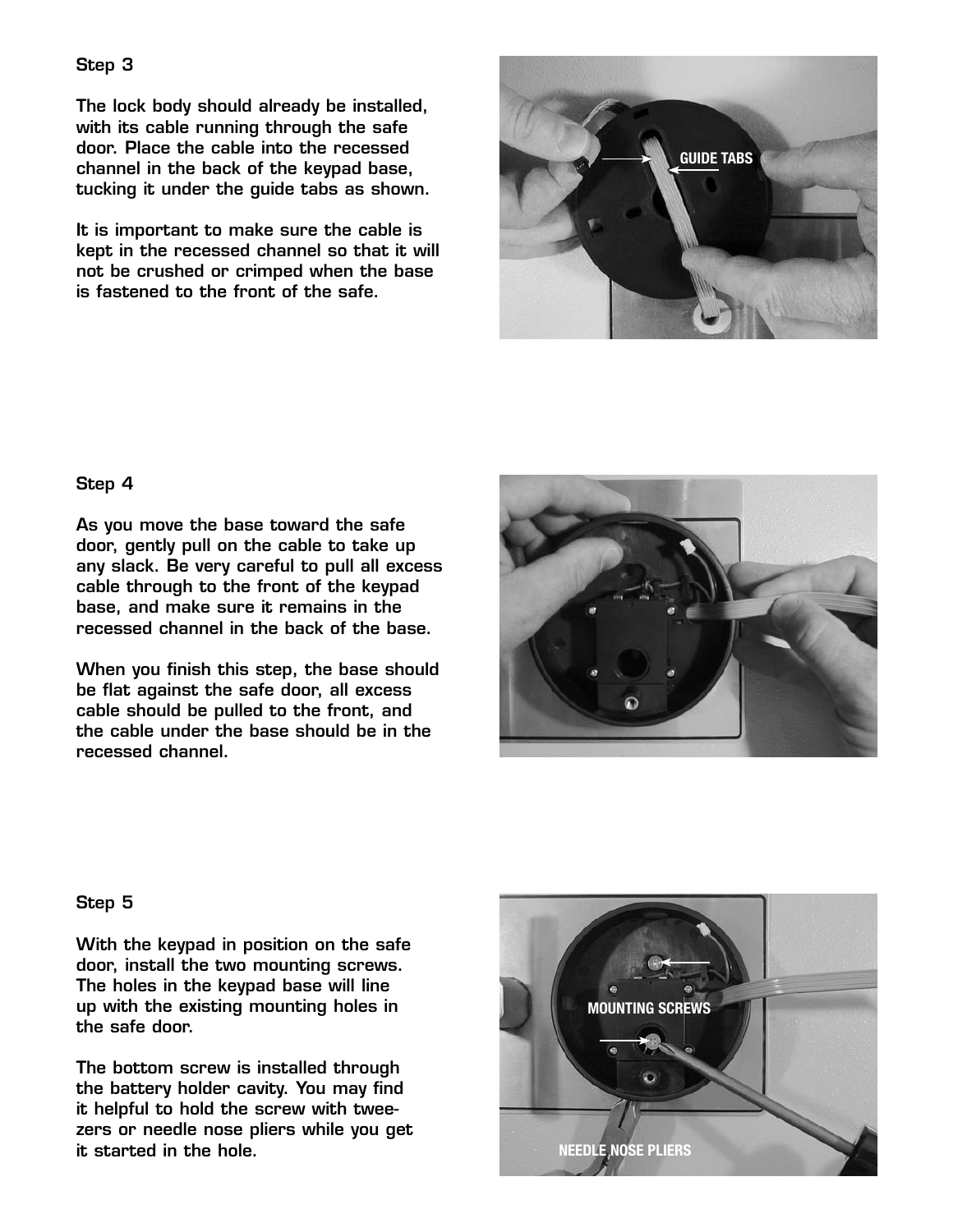Locate the small, black, plastic disc included with your keypad components. Insert it into the battery holder housing with the two legs pointing away from the keypad base and in line with the two base mounting screws. It will snap into place when oriented correctly.



Step 7

Once the base is firmly fastened in place, plug the black lock cable connector into the matching black receptacle on the underside of the keypad. It is designed to insert only when oriented correctly.



*ALIGN RIDGE WITH SLOT*

Step 8

Snap the white power connector into the matching white receptacle on the keypad circuit board. It will only insert when it is oriented correctly.

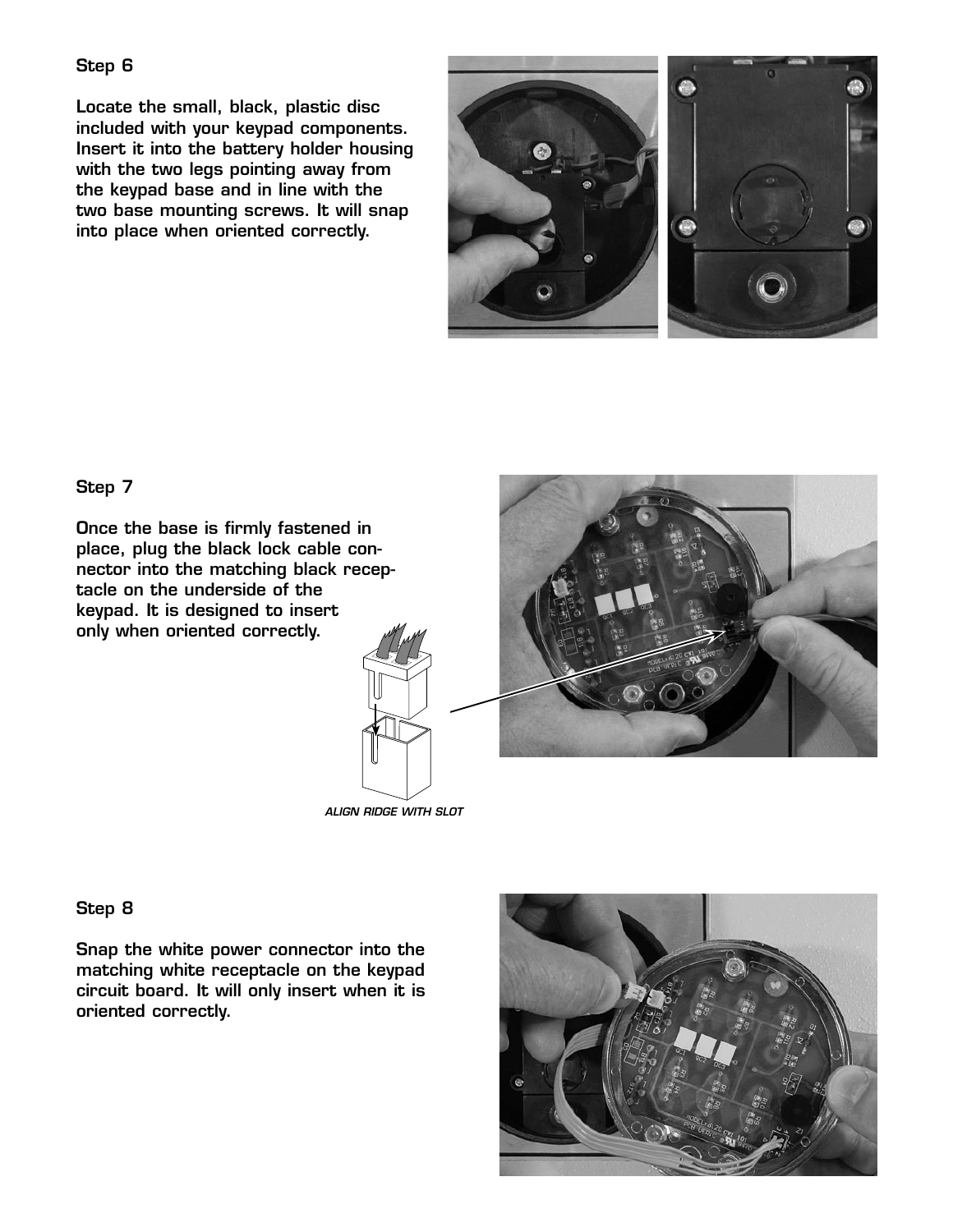Place a 9-volt alkaline battery (Duracell<sup>®</sup> is recommended) into the battery holder. Then slide the holder into the opening in the bottom of the keypad base. It will click into position.

Carefully turn the keypad over and hold it in your hand while you check the operation of the lock several times.



#### Step 10

Route the lock cable around the top of the battery holder area so it will not be crushed when the keypad is placed on the base.

Install the keypad into the base. Insert it into the keypad at the top first, where a small recess in the base captures a matching projection on the keypad's rim. The keypad will snap into place.



#### Step 11

Using a flat bladed screwdriver, install the one-way security screw. It cannot be easily removed without a specialized tool. This assembly is a VdS approved tamper resistant keypad.

 $-$ OR $-$ 

If a VdS tamper resistant keypad is not needed, you may use the standard 8-32 X 6 mm Phillips screw in place of the oneway security screw. In this is done, the assembly will not be VdS approved.